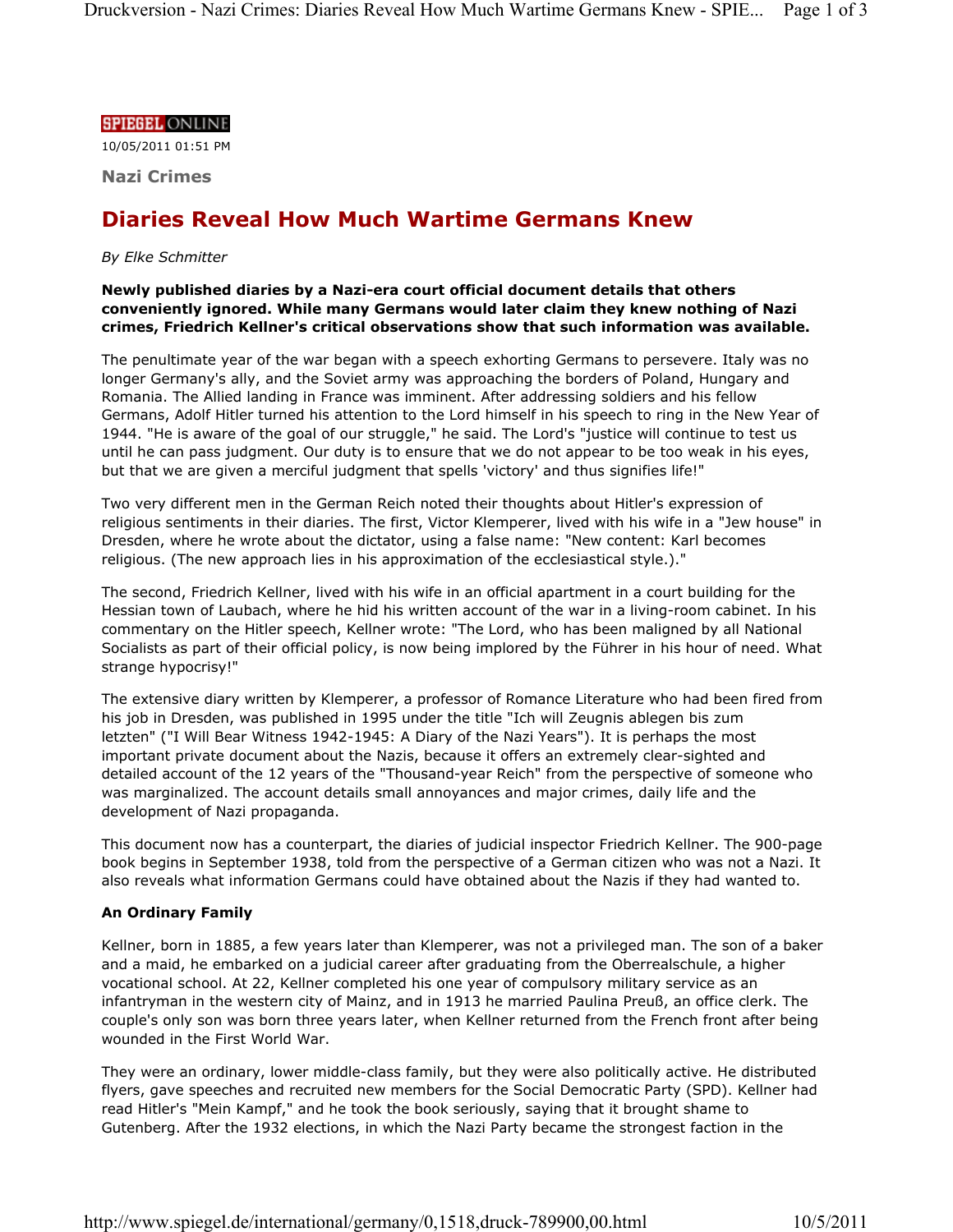parliament, the Reichstag, Kellner requested a transfer from Mainz. In 1933, two weeks before Hitler's appointment as Reich chancellor and the first wave of internal terror, he began working as a government employee in the Laubach District Court. He was an unknown entity in a town with strong Nazi sympathies. It was there that Kellner wrote his diary: a conversation he conducted with himself out of despair that was also an analysis of the present and a planned legacy.

"The purpose of my record," he began, on Sept. 26, 1938, "is to capture a picture of the current mood in my surroundings, so that a future generation is not tempted to construe a 'great event' from it (a 'heroic time' or the like)." In the same passage, on the same day, Kellner revealed a bitter clearsightedness, when he summed up German postwar history in one sentence: "Those who wish to be acquainted with contemporary society, with the souls of the 'good Germans,' should read what I have written. But I fear that very few decent people will remain after events have taken their course, and that the guilty will have no interest in seeing their disgrace documented in writing."

Ten closely written volumes document the things Kellner experienced, observed and, most of all, what he read and heard. He cut out speeches and calls to action from newspapers and analyzed them, and he made notes about ordinances and decrees. He contrasted the information provided by the government with the facts, both in everyday life in Hesse and at the distant front. He listened to foreign radio stations when he could. But most of all, he analyzed the propaganda from a critical standpoint. Commenting on the 1939 "Treaty of Friendship" with the Soviet Union, he wrote: "We must resort to aligning ourselves with Russia to even have a 'friend.' Russia, of all countries. The National Socialists owe their existence entirely to the fight against Bolshevism (World Enemy No. 1, Anti-Comintern Pact). Where have you disappeared to, you warriors against Asian disgrace?"

## **Clippings as Evidence**

Less than two years later, the warriors had returned, supposedly to preempt an attack by the Soviet Union. On June 22, 1941, Kellner wrote in his diary: "Once again, a country has become a victim of the non-aggression pact with Germany. No matter how our actions are justified, the truth will be found solely in the economy. Natural resources are the trump card. And if you are not compliant, I am prepared to use violence." But hardly anyone saw things the way he did. The women, over tea, liked to refer to the Germans "taking" a city, a region or even an entire country. Kellner was horrified, both by the gullibility and barbarism of the people around him.

Using military news, obituaries of those who died ("for Germany's greatness and freedom"), caricatures, newspaper articles and conversations with ordinary people, Kellner fashioned an image of Nazi Germany that has never existed before in such a vivid, concise and challenging form. Until now, the discussion over German guilt has fluctuated within the broad space between two positions. The one side emphasizes the deliberate disinformation of Nazi propaganda and the notion that ordinary citizens lived in fear and terror, concluding that they couldn't have known better. The other side takes the opposite position, namely that most were aware of what was happening.

Kellner's writings offer a glimpse into what everyone could have known about the war of extermination in the East, the crimes against the Jews and the acts of terror committed by the Nazi Party. He wrote about the executions of "vermin" who made "defeatist" remarks, and about "racial hygiene." In July 1941 he wrote: "The mental hospitals have become murder centers." A family that had brought their son home from an institution later inadvertently received a notice that their child had died and that his ashes would soon be delivered. "The office had forgotten to remove the name from the death list. As a result, the deliberate killing was brought to light," he wrote.

# **Under Nazi Watch**

By reading Kellner's diaries and recognizing what Germans could have known, it's tempting to rethink how the expression "We knew nothing about those things!" came into being. According to Kellner, people simply ignored the information available to them out of both laziness and enthusiasm for German war victories. When this denial of reality no longer worked, when too much had been revealed about what the Nazis were doing in Germany's name, there was no turning back for the majority of Germans. "'I did that,' says my memory," Nietzsche wrote. "'I could not have done that,' says my pride, and remains inexorable. Eventually, the memory yields."